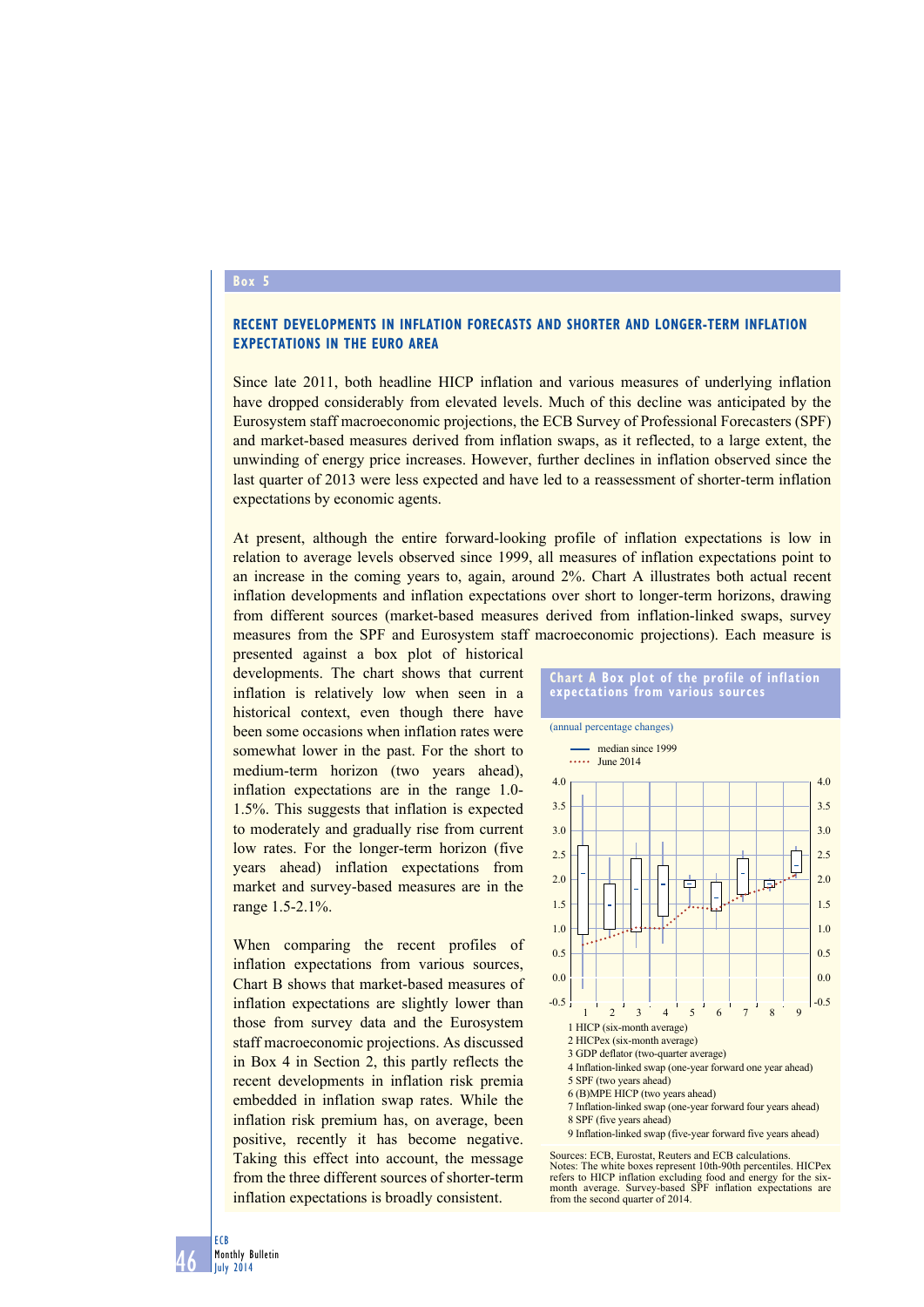Prices and costs

In order to clarify the risks surrounding the central scenario, it is worth considering the uncertainty surrounding inflation expectations at different horizons, as reported by SPF respondents. Charts C and D show the probabilities of inflation being below 1% or 0% respectively, at different horizons (one year, two years and five years ahead). At present, the probability of inflation being below 1% is relatively high for shorter horizons and broadly similar to levels reported in 2009, when commodity prices were also exerting downward pressure on inflation. At the same time, the perceived probability of negative inflation remains very low (less than 5%) and lower than that reported in 2009. SPF respondents thus perceive some risk of inflation below 1% in the coming years but a limited risk of outright deflation.

In the context of differing economic developments and a rebalancing across euro area countries, aggregate inflation expectations



Sources: ECB, Eurostat, Reuters and ECB calculations.

for the euro area may conceal different patterns at the national level. Longer-term inflation expectations for the five largest euro area economies, derived from Consensus Economics, are more volatile and exhibit some heterogeneity, but have actually converged somewhat



<sup>47</sup> Monthly Bulletin July 2014